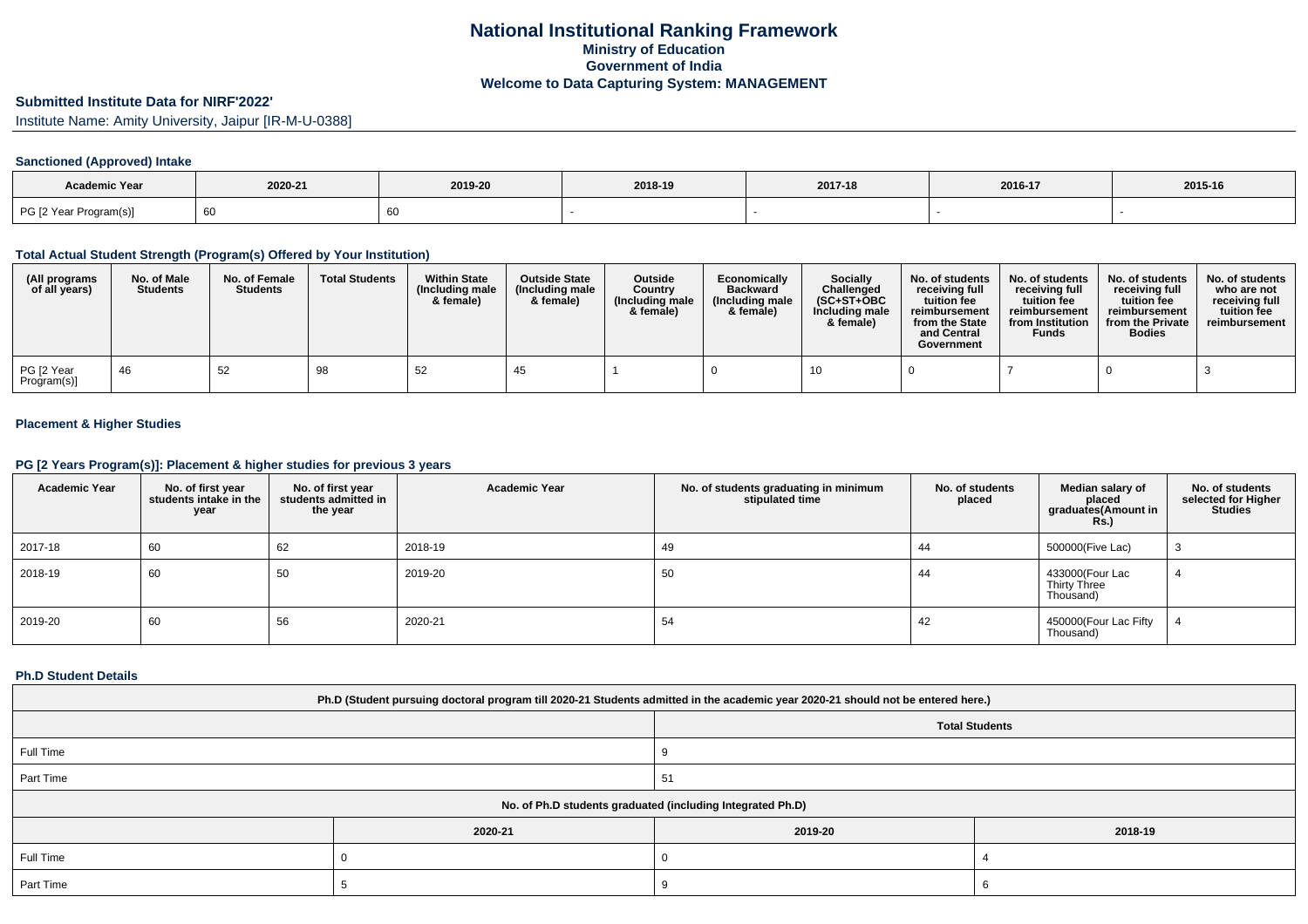#### **Financial Resources: Utilised Amount for the Capital expenditure for previous 3 years**

| <b>Academic Year</b>                                                                                                                                                           | 2020-21                                                             | 2019-20                                                                             | 2018-19                                                                               |  |  |  |  |  |  |
|--------------------------------------------------------------------------------------------------------------------------------------------------------------------------------|---------------------------------------------------------------------|-------------------------------------------------------------------------------------|---------------------------------------------------------------------------------------|--|--|--|--|--|--|
|                                                                                                                                                                                | <b>Utilised Amount</b>                                              | <b>Utilised Amount</b>                                                              | <b>Utilised Amount</b>                                                                |  |  |  |  |  |  |
| Annual Capital Expenditure on Academic Activities and Resources (excluding expenditure on buildings)                                                                           |                                                                     |                                                                                     |                                                                                       |  |  |  |  |  |  |
| Library (Books, Journals and e-Resources only)                                                                                                                                 | 142421 (0)                                                          | 91735 (ninety one thousand seven hundred thirty five Rupees<br>and zero paisa only) | 73435 (seventy three thousand four hundred thirty five Rupees<br>and zero paisa only) |  |  |  |  |  |  |
| Expenditure on setting up/upgradation of laboratory                                                                                                                            | 0 (zero)                                                            | $0$ (zero)                                                                          | 0 (zero)                                                                              |  |  |  |  |  |  |
| Other expenditure on creation of Capital Assets (For setting up<br>classrooms, seminar hall, conference hall, library excluding<br>expenditure on Land , Building, Roads etc.) | 1280000 (twelve lakh eighty thousand Rupees and zero paisa<br>only) | 1900000 (nineteen lakh Rupees and zero paisa only)                                  | 2856000 (twenty eight lakh fifty six thousand Rupees and zero<br>paisa only)          |  |  |  |  |  |  |

# **Financial Resources: Utilised Amount for the Operational expenditure for previous 3 years**

| Academic Year                                                                                                                                                                                  | 2020-21                                                                                                        | 2019-20                                                                                                           | 2018-19                                                                                          |  |  |  |  |  |
|------------------------------------------------------------------------------------------------------------------------------------------------------------------------------------------------|----------------------------------------------------------------------------------------------------------------|-------------------------------------------------------------------------------------------------------------------|--------------------------------------------------------------------------------------------------|--|--|--|--|--|
|                                                                                                                                                                                                | <b>Utilised Amount</b>                                                                                         | <b>Utilised Amount</b>                                                                                            | <b>Utilised Amount</b>                                                                           |  |  |  |  |  |
| <b>Annual Operational Expenditure</b>                                                                                                                                                          |                                                                                                                |                                                                                                                   |                                                                                                  |  |  |  |  |  |
| Salaries (Teaching and Non Teaching staff)                                                                                                                                                     | 21347429 (two crore thirteen lakh forty seven thousand four<br>hundred twenty nine Rupees and zero paisa only) | 19783546 (one crore ninety seven lakh eighty three thousand<br>five hundred forty six Rupees and zero paisa only) | 14310201 (one crore forty three lakh ten thousand two hundred<br>one Rupees and zero paisa only) |  |  |  |  |  |
| Maintenance of Academic Infrastructure or consumables and<br>other running expenditures(excluding maintenance of hostels<br>and allied services, rent of the building, depreciation cost, etc) | 11216000 (one crore twelve lakh sixteen thousand Rupees and<br>zero paisa only)                                | 24690000 (two crore forty six lakh ninety thousand Rupees and<br>zero paisa only)                                 | 30384000 (three crore three lakh eighty four thousand Rupees<br>and zero paisa only)             |  |  |  |  |  |
| Seminars/Conferences/Workshops                                                                                                                                                                 | 39000 (thirty nine thousand Rupees and zero paisa only)                                                        | 1120000 (eleven lakh twenty thousand Rupees and zero paisa<br>only)                                               | 512000 (five lakh twelve thousand Rupees and zero paisa<br>only)                                 |  |  |  |  |  |

# **Sponsored Research Details**

| <b>Financial Year</b>                    | 2020-21 | 2019-20 | 2018-19 |
|------------------------------------------|---------|---------|---------|
| Total no. of Sponsored Projects          |         |         |         |
| Total no. of Funding Agencies            |         |         |         |
| Total Amount Received (Amount in Rupees) |         |         |         |
| Amount Received in Words                 | Zero    | Zero    | Zero    |

# **Consultancy Project Details**

| <b>Financial Year</b>                    | 2020-21                                                    | 2019-20 | 2018-19                                                                                        |
|------------------------------------------|------------------------------------------------------------|---------|------------------------------------------------------------------------------------------------|
| Total no. of Consultancy Projects        |                                                            |         |                                                                                                |
| Total no. of Client Organizations        |                                                            |         |                                                                                                |
| Total Amount Received (Amount in Rupees) | 2940000                                                    |         | 12018279                                                                                       |
| Amount Received in Words                 | twenty nine lakh forty thousand Rupees and zero paisa only | Zero    | one crore twenty lakh eighteen thousand two hundred seventy<br>nine Rupees and zero paisa only |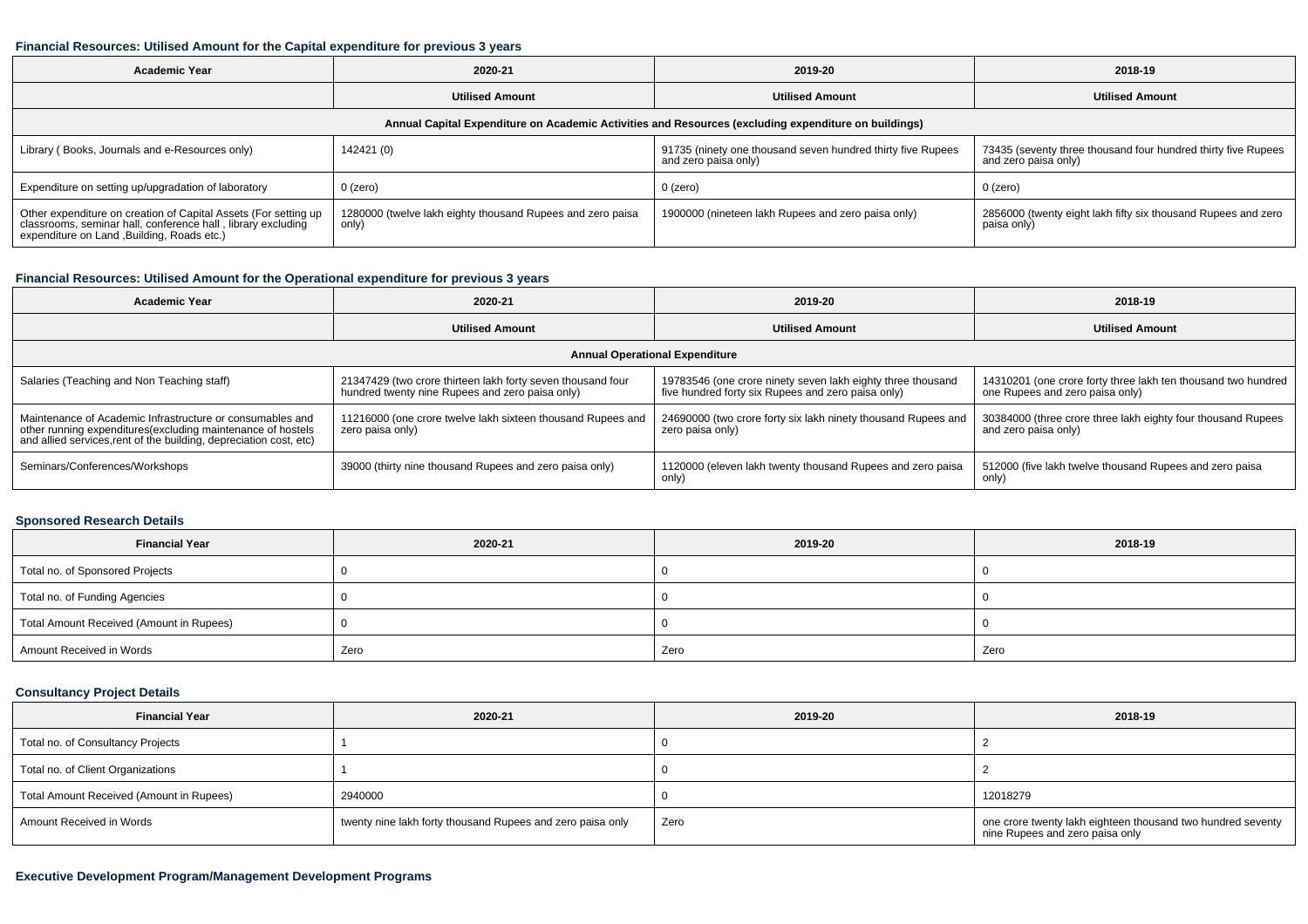| <b>Financial Year</b>                                                             | 2020-21 | 2019-20 | 2018-19 |
|-----------------------------------------------------------------------------------|---------|---------|---------|
| Total no. of Executive Development Programs/ Management<br>Development Programs   |         |         |         |
| Total no. of Participants                                                         |         |         |         |
| Total Annual Earnings (Amount in Rupees)(Excluding Lodging<br>& Boarding Charges) |         |         |         |
| <b>Total Annual Earnings in Words</b>                                             | Zero    | Zero    | Zero    |

## **PCS Facilities: Facilities of physically challenged students**

| 1. Do your institution buildings have Lifts/Ramps?                                                                                                         | Yes, more than 80% of the buildings |
|------------------------------------------------------------------------------------------------------------------------------------------------------------|-------------------------------------|
| 2. Do your institution have provision for walking aids, including wheelchairs and transportation from one building to another for<br>handicapped students? | Yes                                 |
| 3. Do your institution buildings have specially designed toilets for handicapped students?                                                                 | Yes, more than 80% of the buildings |

# **Faculty Details**

| Srno           | Name                                  | Age | Designation                                         | Gender | Qualification | <b>Experience (In</b><br>Months) | <b>Currently working</b><br>with institution? | <b>Joining Date</b> | <b>Leaving Date</b>      | <b>Association type</b> |
|----------------|---------------------------------------|-----|-----------------------------------------------------|--------|---------------|----------------------------------|-----------------------------------------------|---------------------|--------------------------|-------------------------|
| $\overline{1}$ | DR RITU<br><b>VASHISTHA</b>           | 38  | <b>Assistant Professor</b>                          | Female | Ph.D          | 184                              | Yes                                           | 11-01-2010          | $\overline{\phantom{a}}$ | Regular                 |
| $\overline{2}$ | PROF SHIKHA<br><b>SHARMA</b>          | 49  | Professor                                           | Female | Ph.D          | 255                              | Yes                                           | 01-09-2010          | ۰.                       | Regular                 |
| 3              | DR APEKSHA<br><b>BHATNAGAR</b>        | 37  | <b>Assistant Professor</b>                          | Female | Ph.D          | 99                               | Yes                                           | 05-07-2017          | $\overline{\phantom{a}}$ | Regular                 |
| $\overline{4}$ | <b>DR DEEPALI</b><br><b>BHATNAGAR</b> | 40  | Professor                                           | Female | Ph.D          | 198                              | Yes                                           | 23-09-2011          | ۰.                       | Regular                 |
| 5              | Prof Amit Jain                        | 43  | Dean / Principal /<br>Director / Vice<br>Chancellor | Male   | Ph.D          | 236                              | Yes                                           | 21-06-2019          | $\overline{\phantom{a}}$ | Regular                 |
| 6              | Prof Vinita Agrawal                   | 47  | Professor                                           | Female | Ph.D          | 230                              | No                                            | 29-07-2007          | 04-05-2021               | Regular                 |
| $\overline{7}$ | PROF DURGESH<br><b>BATRA</b>          | 41  | Professor                                           | Male   | Ph.D          | 196                              | Yes                                           | 04-01-2011          | $\overline{\phantom{a}}$ | Regular                 |
| 8              | Dr Asha Mamraj<br>Sharma              | 38  | <b>Assistant Professor</b>                          | Female | Ph.D          | 138                              | Yes                                           | 21-01-2015          | $\overline{\phantom{a}}$ | Regular                 |
| 9              | Dr Padam Bhushan                      | 33  | <b>Assistant Professor</b>                          | Male   | Ph.D          | 107                              | Yes                                           | 23-07-2012          | $\sim$                   | Regular                 |
| 10             | Mr Sanjiv Singh Bhal                  | 64  | <b>Assistant Professor</b>                          | Male   | M.COM         | 465                              | Yes                                           | 21-06-2011          | $\sim$                   | Regular                 |
| 11             | Dr Rahul Agarwal                      | 43  | <b>Assistant Professor</b>                          | Male   | Ph.D          | 176                              | Yes                                           | 18-07-2012          | $\overline{\phantom{a}}$ | Regular                 |
| 12             | Prof Sanjeeb Pal                      | 45  | Professor                                           | Male   | Ph.D          | 277                              | Yes                                           | 08-08-2019          | $\overline{\phantom{a}}$ | Regular                 |
| 13             | Dr Yashwant Singh<br>Rawal            | 38  | Associate Professor                                 | Male   | Ph.D          | 164                              | Yes                                           | 12-01-2018          | $\sim$                   | Regular                 |
| 14             | DR ASHISH<br><b>KUMAR</b>             | 46  | Associate Professor                                 | Male   | Ph.D          | 238                              | Yes                                           | 14-11-2011          | $\sim$                   | Regular                 |
| 15             | DR UDAI BHAN<br>SINGH                 | 41  | <b>Assistant Professor</b>                          | Male   | Ph.D          | 95                               | Yes                                           | 26-08-2013          | $\sim$                   | Regular                 |